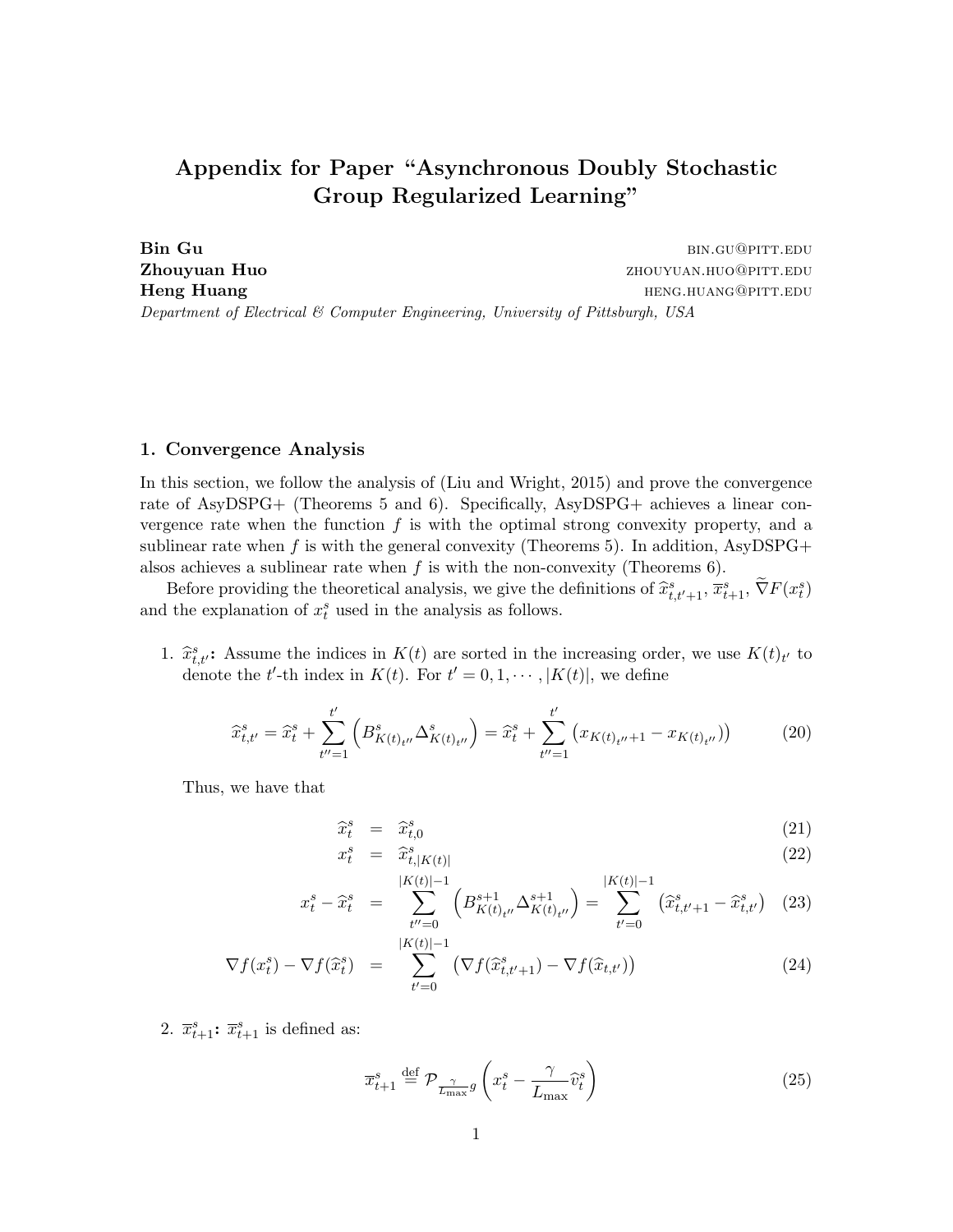Based on (25), it is easy to verify that  $(\overline{x}_{t+1}^s)_{\mathcal{G}_{j(t)}} = (x_{t+1}^{s+1})_{\mathcal{G}_{j(t)}}$ . Thus, we have  $\mathbb{E}_{j(t)}(x_{t+1}^s - x_t^s) = \frac{1}{k} (\overline{x}_{t+1}^s - x_t^s)$ . It means that  $\overline{x}_{t+1}^s - x_t^s$  captures the expectation of  $x_{t+1}^s - x_t^s$ .

3.  $\tilde{\nabla}F(x_t^s)$ : If the function f is a non-convex function, AsyDSPG+ may not converge to the global optimum point. Thus, the closeness to the optimal solution (i.e.,  $F(x)$  −  $F^*$  and  $||x - \mathcal{P}_{S(x)}||$  cannot be used for the convergence analysis. To analyze the convergence rate of AsyDSPG+ in the non-convex setting, same with (Razaviyayn et al., 2014; Yu and Tao, 2016), we use  $\mathbb{E}\widetilde{\nabla}F(x_t^s)$  as defined in (26).

$$
\mathbb{E}\widetilde{\nabla}F(x_t^s) \stackrel{\text{def}}{=} \frac{L_{\text{max}}}{\gamma} \mathbb{E}\left(x_t^s - \overline{x}_{t+1}^s\right) \tag{26}
$$

It is easy to verify that  $\mathbb{E} \widetilde{\nabla} F(x_t^s)$  will equal to 0 when AsyDSPG+ approaches to a stationary point. Note that when  $g(x) = 0$ , we have that  $\mathbb{E} \tilde{\nabla} F(x_t^s) = \nabla f(\hat{x}_t^s)$ .

4.  $x_i^s$ : As mentioned previously, AsyDSPG+ does not use any locks in the reading and writing. Thus, in the line 10 of Algorithm 1,  $x_t^s$  (left side of '←') updated in the shared memory may be inconsistent with the ideal one (right side of '←') computed by the proximal operator. In the analysis, we use  $x_t^s$  to denote the ideal one computed by the proximal operator. Same as mentioned in (Mania et al., 2015), there might not be an actual time the ideal ones exist in the shared memory, except the first and last iterates for each outer loop. It is noted that,  $x_0^s$  and  $x_m^s$  are exactly what is stored in shared memory. Thus, we only consider the ideal  $x_t^s$  in the analysis.

Then, we give two inequalities in Lemma 1 and 2 respectively. Based on Lemma 1 and 2, we prove that  $\mathbb{E} \|x_{t-1}^s - \overline{x}_t^s\|^2 \le \rho \mathbb{E} \|x_t^s - \overline{x}_{t+1}^s\|^2$  (Lemma 3), where  $\rho > 1$  is a user defined parameter. Then, we prove the monotonicity of the expectation of the objectives  $\mathbb{E} F(x_{t+1}^s) \leq \mathbb{E} F(x_t^s)$  (Lemma 4). Note that the analyses only consider the case  $|\mathcal{B}| = 1$ without loss of generality. The case of  $|\mathcal{B}| > 1$  can be proved similarly.

**Lemma 1** For  $\|\nabla f(x_t^s) - \nabla f(\hat{x}_t^s)\|$  in each iteration of AsyDSPG+, we have its upper<br>have as bound as

$$
\|\nabla f(x_t^s) - \nabla f(\widehat{x}_t^s)\| \le L_{res} \sum_{t' \in K(t)} \|\Delta_{t'}^s\| \tag{27}
$$

Proof Based on (24), we have that

$$
\|\nabla f(x_t^s) - \nabla f(\widehat{x}_t^s)\| = \left\|\sum_{t'=0}^{|K(t)|-1} \nabla f(\widehat{x}_{t,t'+1}^s) - \nabla f(\widehat{x}_{t,t'}^s)\right\|
$$
\n
$$
\leq \sum_{t'=0}^{|K(t)|-1} \|\nabla f(\widehat{x}_{t,t'+1}^s) - \nabla f(\widehat{x}_{t,t'}^s)\| \leq L_{res} \sum_{t'=0}^{|K(t)|-1} \|\widehat{x}_{t,t'+1}^s - \widehat{x}_{t,t'}^s\|
$$
\n
$$
= L_{res} \sum_{t'=0}^{|K(t)|-1} \left\|B_{K(t)_{t'}}^s \Delta_{K(t)_{t'}}^s\right\| \leq L_{res} \sum_{t'=0}^{|K(t)|-1} \left\|B_{K(t)_{t'}}^s\right\| \left\|\Delta_{K(t)_{t'}}^s\right\| \leq L_{res} \sum_{t'\in K(t)} \|\Delta_{t'}^s\|
$$
\n(28)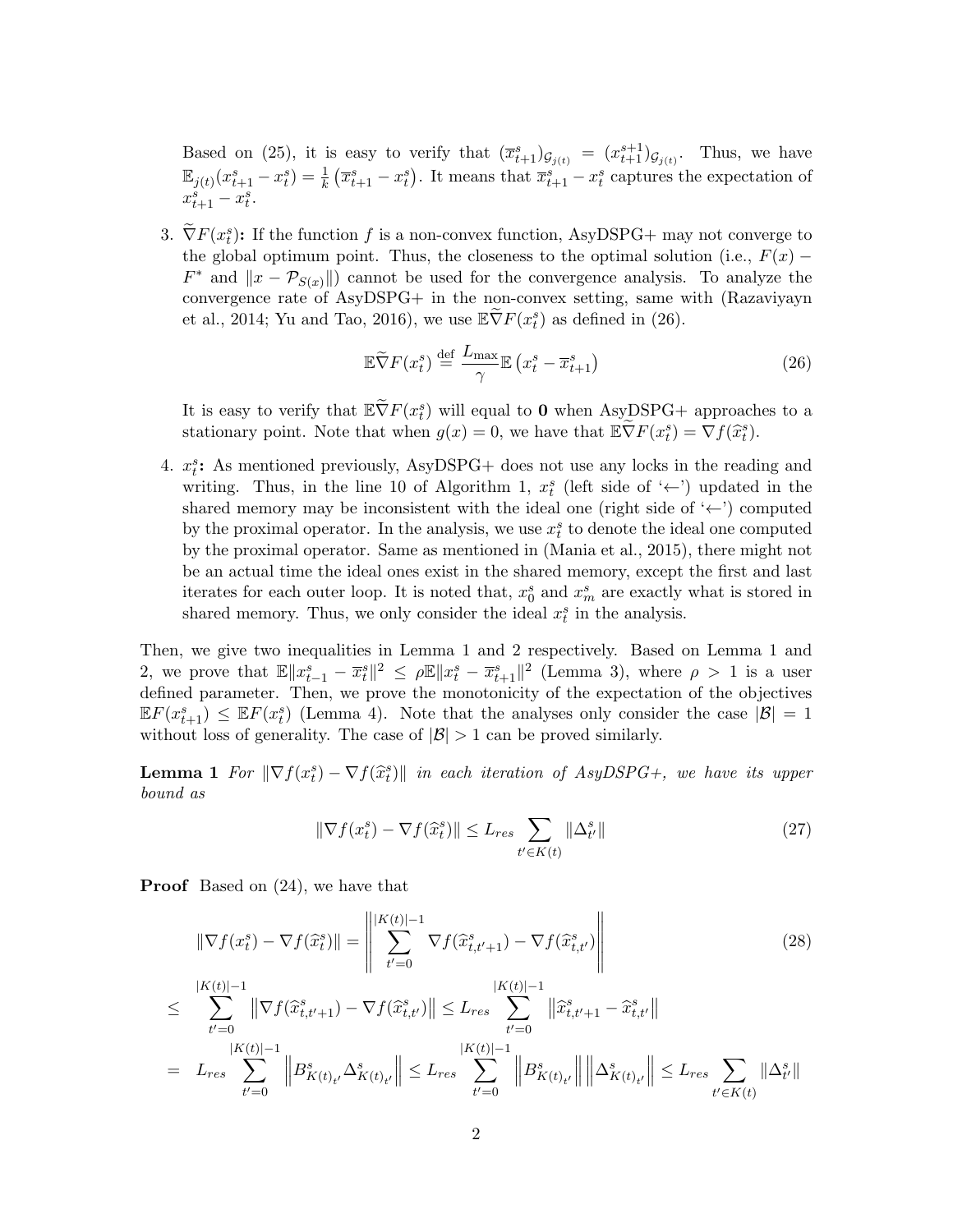This completes the proof.

**Lemma 2** In each iteration of AsyDSPG+,  $\forall x$ , we have the following inequality.

$$
\left\langle (\widehat{v}_t^s)_{\mathcal{G}_{j(t)}} + \frac{L_{\max}}{\gamma} \Delta_t^s, (x_{t+1}^s - x)_{\mathcal{G}_{j(t)}} \right\rangle + g_{\mathcal{G}_{j(t)}} \left( (x_{t+1}^s)_{\mathcal{G}_{j(t)}} \right) - g_{\mathcal{G}_{j(t)}} \left( (x)_{\mathcal{G}_{j(t)}} \right) \le 0 \tag{29}
$$

Proof The problem solved in lines 8 of Algorithm 1 is as follows

$$
x_{t+1}^s = \arg\min_{x} \left\langle (\widehat{v}_t^s)_{\mathcal{G}_{j(t)}}, (x - x_t^s)_{\mathcal{G}_{j(t)}} \right\rangle + \frac{L_{\max}}{2\gamma} \left\| (x - x_t^s)_{\mathcal{G}_{j(t)}} \right\|^2
$$
  
+  $g_{\mathcal{G}_{j(t)}} \left( (x)_{\mathcal{G}_{j(t)}} \right)$   
s.t.  $x_{\setminus \mathcal{G}_{j(t)}} = (x_t^s)_{\setminus \mathcal{G}_{j(t)}}$  (30)

П

If  $x_{t+1}^s$  is the solution of (30), the solution of optimization problem (31) is also  $x_{t+1}^s$  according to the subdifferential version of Karush-Kuhn-Tucker (KKT) conditions (Ruszczyński., 2006).

$$
P(x) = \min_{x} \left\langle \left(\widehat{v}_{t}^{s}\right)_{\mathcal{G}_{j(t)}} + \frac{L_{\max}}{\gamma} \left(x_{t+1}^{s} - x_{t}^{s}\right)_{\mathcal{G}_{j(t)}}, (x - x_{t}^{s})_{\mathcal{G}_{j(t)}} \right\rangle + g_{\mathcal{G}_{j(t)}} \left( (x)_{\mathcal{G}_{j(t)}} \right) (31)
$$
  
s.t. 
$$
x_{\backslash \mathcal{G}_{j(t)}} = (x_{t}^{s})_{\backslash \mathcal{G}_{j(t)}}
$$

Thus, we have that  $P(x) \ge P(x_{t+1}^s)$ ,  $\forall x$ , which leads to (29). This completes the proof.

**Lemma 3** Let  $\rho$  be a constant that satisfies  $\rho > 1$ , and define the quantities  $\theta_1 = \frac{\rho^{\frac{1}{2}} - \rho^{\frac{\tau+1}{2}}}{\frac{1}{\sigma^2}}$  $1-\rho^{\frac{1}{2}}$ and  $\theta_2 = \frac{\rho^{\frac{1}{2}} - \rho^{\frac{m}{2}}}{1}$  $\frac{2-\rho}{1-\rho^{\frac{1}{2}}}$ . Suppose the nonnegative steplength parameter  $\gamma > 0$  satisfies  $\gamma \leq 1$  $\min\left\{\frac{k^{1/2}(1-\rho^{-1})-4}{4(\Lambda_{res}(1+\theta_1)+\Lambda_{nor}(1+\theta_2))},\frac{k^{1/2}}{\frac{1}{2}k^{1/2}+2\Lambda_{nor}t}\right\}$  $\frac{1}{2}k^{1/2}+2\Lambda_{nor}\theta_2+\Lambda_{res}\theta_1$  $\}$ , under Assumptions 1, 2, 3 and 4, we have

$$
\mathbb{E} \|x_{t-1}^s - \overline{x}_t^s\|^2 \le \rho \mathbb{E} \|x_t^s - \overline{x}_{t+1}^s\|^2 \tag{32}
$$

Proof According to (A.8) in (Liu and Wright, 2015), we have

$$
||x_{t-1}^s - \overline{x}_t^s||^2 - ||x_t^s - \overline{x}_{t+1}^s||^2 \le 2||x_{t-1}^s - \overline{x}_t^s|| ||x_t^s - \overline{x}_{t+1}^s - x_{t-1}^s + \overline{x}_t^s||
$$
 (33)

The second part in the right half side of (33) is bound as follows if  $\mathcal{B} = \{i_t\}$  and  $J(t) = \{j(t)\}.$ 

$$
\|x_{t}^{s} - \bar{x}_{t+1}^{s} - x_{t-1}^{s} + \bar{x}_{t}^{s}\|
$$
\n
$$
= \left\|x_{t}^{s} - \mathcal{P}_{\frac{\gamma}{L_{\max}}g}\left(x_{t}^{s} - \frac{\gamma}{L_{\max}}\hat{v}_{t}^{s}\right) - x_{t-1}^{s} + \mathcal{P}_{\frac{\gamma}{L_{\max}}g}\left(x_{t-1}^{s} - \frac{\gamma}{L_{\max}}\hat{v}_{t-1}^{s}\right)\right\|
$$
\n
$$
\leq \|x_{t}^{s} - x_{t-1}^{s}\| + \left\|\mathcal{P}_{\frac{\gamma}{L_{\max}}g}\left(x_{t}^{s} - \frac{\gamma}{L_{\max}}\hat{v}_{t}^{s}\right) - \mathcal{P}_{\frac{\gamma}{L_{\max}}g}\left(x_{t-1}^{s} - \frac{\gamma}{L_{\max}}\hat{v}_{t-1}^{s}\right)\right\|
$$
\n(34)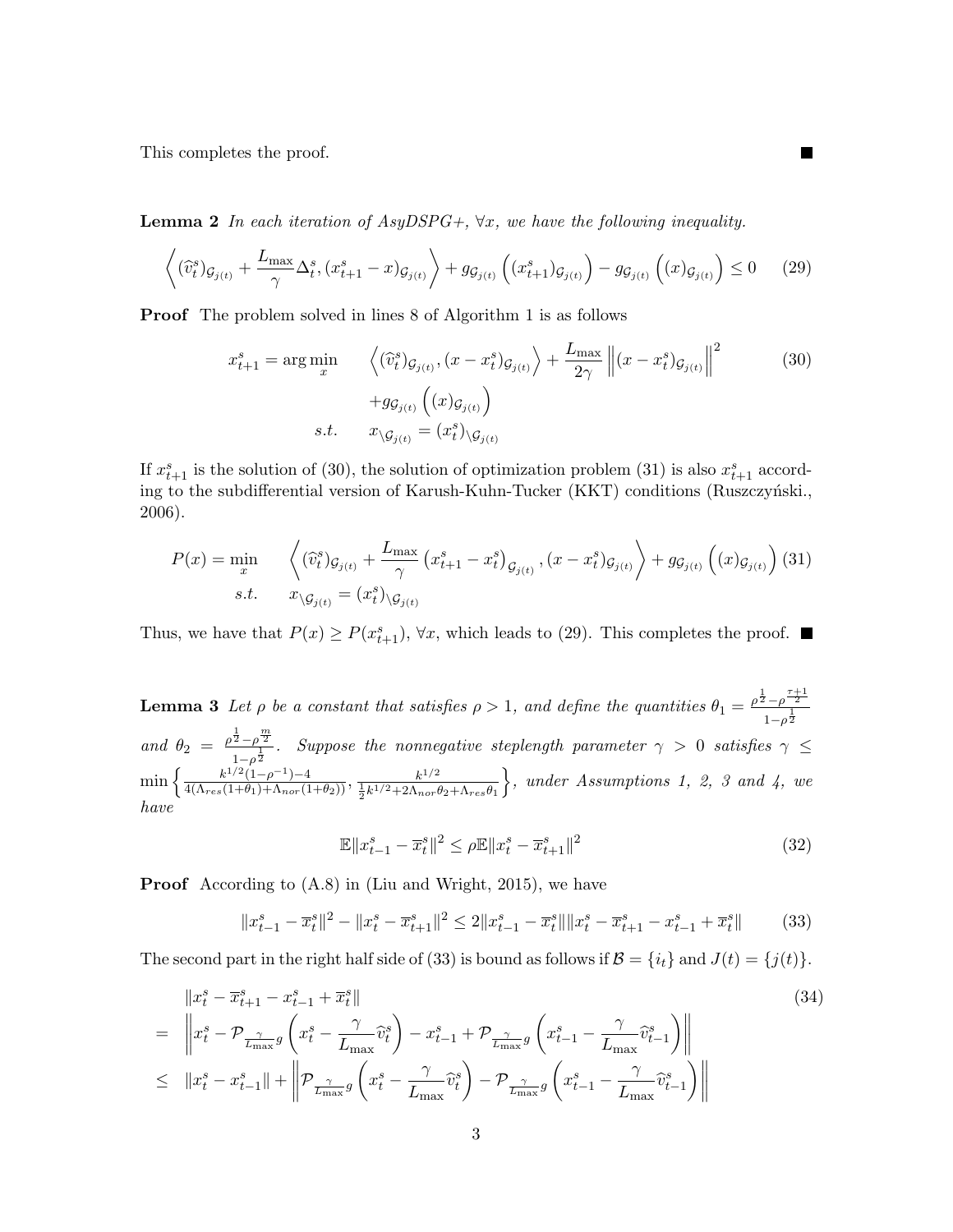$$
\leq 2\|x_{t}^{s} - x_{t-1}^{s}\| + \frac{\gamma}{L_{\max}} \|\widehat{v}_{t}^{s} - \widehat{v}_{t-1}^{s}\|
$$
\n
$$
= 2\|x_{t}^{s} - x_{t-1}^{s}\| + \frac{\gamma}{L_{\max}} \|\nabla f_{i_{t}}(\widehat{x}_{t}^{s}) - \nabla f_{i_{t}}(\widetilde{x}^{s-1}) + \nabla f(\widetilde{x}^{s-1}) - \nabla f_{i_{t-1}}(\widehat{x}_{t-1}^{s}) + \nabla f_{i_{t-1}}(\widetilde{x}^{s-1}) - \nabla f_{i_{t-1}}(\widetilde{x}^{s-1}) - \nabla f_{i_{t-1}}(\widetilde{x}^{s-1})\|
$$
\n
$$
= 2\|x_{t}^{s} - x_{t-1}^{s}\| + \frac{\gamma}{L_{\max}} \|\nabla f_{i_{t}}(\widehat{x}_{t}^{s}) - \nabla f_{i_{t}}(\widetilde{x}^{s-1}) - \nabla f_{i_{t-1}}(\widehat{x}_{t-1}^{s}) + \nabla f_{i_{t-1}}(\widetilde{x}^{s-1})\|
$$
\n
$$
\leq 2\|x_{t}^{s} - x_{t-1}^{s}\| + \frac{\gamma}{L_{\max}} \|\nabla f_{i_{t}}(\widehat{x}_{t}^{s}) - \nabla f_{i_{t}}(x_{t}^{s}) + \nabla f_{i_{t}}(x_{t}^{s}) - \nabla f_{i_{t-1}}(\widetilde{x}^{s-1})\|
$$
\n
$$
+ \frac{\gamma}{L_{\max}} \|\nabla f_{i_{t-1}}(\widehat{x}_{t-1}^{s}) - \nabla f_{i_{t-1}}(x_{t-1}^{s}) + \frac{\gamma}{L_{\max}} \|\nabla f_{i_{t}}(\widehat{x}_{t}^{s}) - \nabla f_{i_{t}}(x_{t}^{s}) - \nabla f_{i_{t-1}}(\widetilde{x}^{s-1})\|
$$
\n
$$
\leq 2\|x_{t}^{s} - x_{t-1}^{s}\| + \frac{\gamma}{L_{\max}} \|\nabla f_{i_{t-1}}(\widehat{x}_{t-1}^{s}) - \nabla f_{i_{t
$$

where the first inequality use the nonexpansive property of  $\mathcal{P}_{\frac{\gamma}{L_{\text{max}}}g}$ , the fifth inequality use A.7 of (Liu and Wright, 2015), the sixth inequality comes from  $||x_t^s - \tilde{x}^s|| = ||\sum_{t'=0}^{t-1} \Delta_{t'}^s|| \le \sum_{t'=0}^{t-1} ||\Delta_{t'}^s||$ .  $_{t'=0}^{t-1}$   $\Vert \Delta_{t'}^s \Vert$ .

If  $t = 1$ , we have that  $K(0) = \emptyset$  and  $K(1) \subseteq \{0\}$ . Thus, according to (34), we have

$$
||x_1^s - \overline{x}_2^s - x_0^s + \overline{x}_1^s|| \le 2||x_1^s - x_0^s|| + 2\gamma \left(\Lambda_{res} + \Lambda_{nor}\right) ||\Delta_0^s|| \tag{35}
$$

Substituting (35) into (33), and takeing expectations, we have

$$
\mathbb{E}||x_0^s - \overline{x}_1^s||^2 - \mathbb{E}||x_1^s - \overline{x}_2^s||^2 \le 2\mathbb{E} (||x_0^s - \overline{x}_1^s|| ||x_1^s - \overline{x}_2^s - x_0^s + \overline{x}_1^s||)
$$
(36)  
\n
$$
\le 4\mathbb{E} (||x_0^s - \overline{x}_1^s|| ||x_1^s - x_0^s||) + 4\gamma (\Lambda_{res} + \Lambda_{nor}) \mathbb{E} (||x_0^s - \overline{x}_1^s|| ||\Delta_0^s||)
$$
  
\n
$$
\le 4k^{-\frac{1}{2}}\mathbb{E} (||x_0^s - \overline{x}_1^s||^2) + 4\gamma (\Lambda_{res} + \Lambda_{nor}) \mathbb{E} (||x_0^s - \overline{x}_1^s|| ||\Delta_0^s||)
$$

where the last inequality uses A.13 in (Liu and Wright, 2015). Further, we have the upper bound of  $\mathbb{E}\left(\Vert x_t^s - \overline{x}_{t+1}^s \Vert \Vert \Delta_t^s \Vert\right)$  as

$$
\mathbb{E}\left(\|x_t^s - \overline{x}_{t+1}^s\| \|\Delta_t^s\|\right) \le \frac{1}{2} \mathbb{E}\left(k^{-\frac{1}{2}} \|x_t^s - \overline{x}_{t+1}^s\|^2 + k^{\frac{1}{2}} \|\Delta_t^s\|^2\right) \tag{37}
$$
\n
$$
\frac{1}{2} \mathbb{E}\left(k^{-\frac{1}{2}} \|x_t^s - \overline{x}_{t+1}^s\|^2 + k^{\frac{1}{2}} \mathbb{E}_{\delta(t)} \|\Delta_t^s\|^2\right) = \frac{1}{2} \mathbb{E}\left(k^{-\frac{1}{2}} \|x_t^s - \overline{x}_{t+1}^s\|^2 + k^{-\frac{1}{2}} \mathbb{E}\|x_t^s - \overline{x}_{t+1}^s\|^2\right)
$$

$$
= \frac{1}{2} \mathbb{E} \left( k^{-\frac{1}{2}} \|x_t^s - \overline{x}_{t+1}^s\|^2 + k^{\frac{1}{2}} \mathbb{E}_{j(t)} \|\Delta_t^s\|^2 \right) = \frac{1}{2} \mathbb{E} \left( k^{-\frac{1}{2}} \|x_t^s - \overline{x}_{t+1}^s\|^2 + k^{-\frac{1}{2}} \mathbb{E} \|x_t^s - \overline{x}_{t+1}^s\|^2 \right)
$$
  
=  $k^{-\frac{1}{2}} \mathbb{E} \|x_t^s - \overline{x}_{t+1}^s\|^2$ 

Substituting (37) into (36), we have

$$
\mathbb{E}||x_0^s - \overline{x}_1^s||^2 - \mathbb{E}||x_1^s - \overline{x}_2^s||^2 \le k^{-\frac{1}{2}} \left(4 + 4\gamma \left(\Lambda_{res} + \Lambda_{nor}\right)\right) \mathbb{E}\left(||x_0^s - \overline{x}_1^s||^2\right) \tag{38}
$$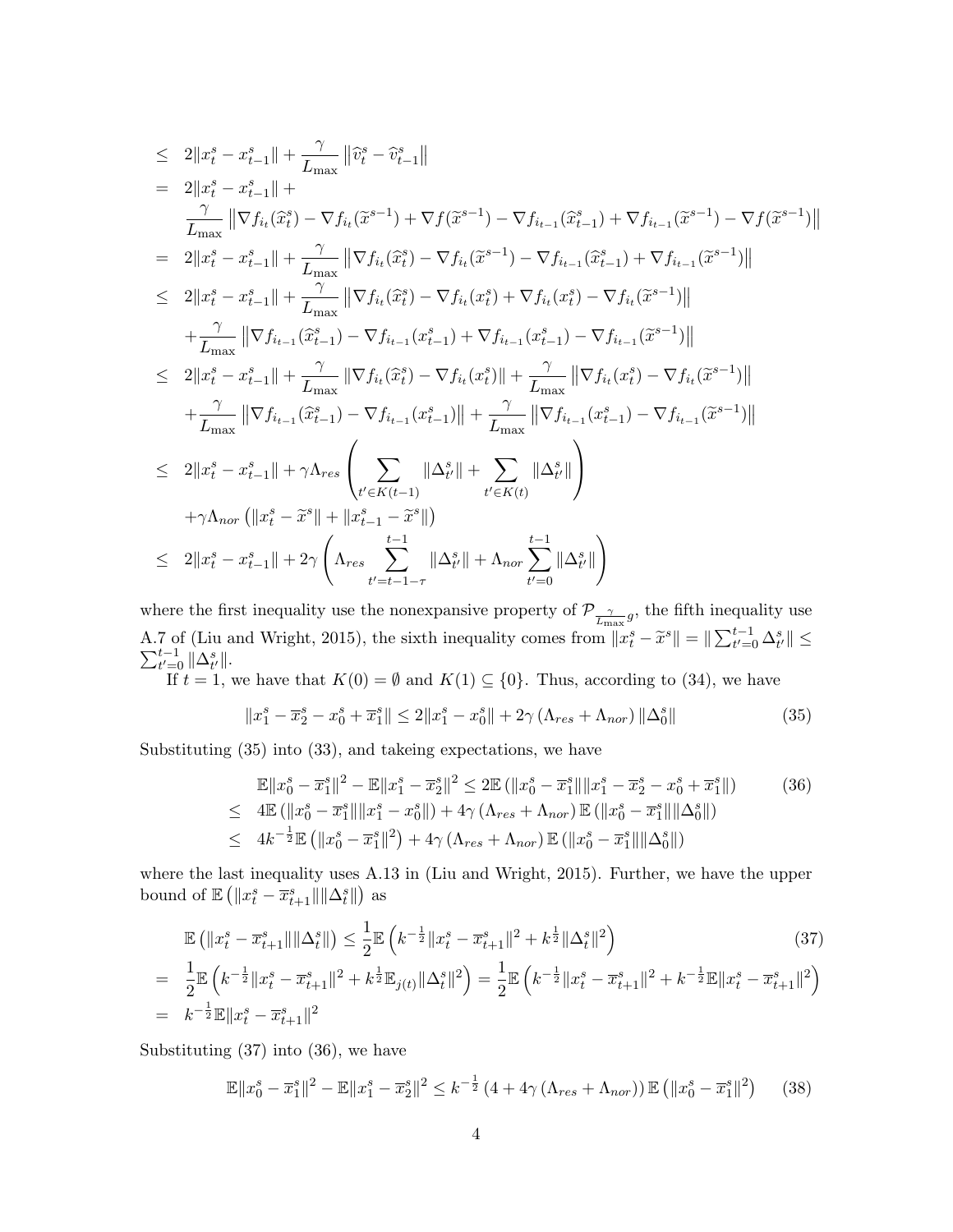which implies that

$$
\mathbb{E}||x_0^s - \overline{x}_1^s||^2 \le \left(1 - \frac{4 + 4\gamma \left(\Lambda_{res} + \Lambda_{nor}\right)}{\sqrt{k}}\right)^{-1} \mathbb{E}||x_1^s - \overline{x}_2^s||^2 \le \rho \mathbb{E}||x_1^s - \overline{x}_2^s||^2 \tag{39}
$$

where the last inequality follows from . Thus, we have (32) for  $t = 1$ .

$$
\rho^{-1} \le 1 - \frac{4 + 4\gamma \left(\Lambda_{res} + \Lambda_{nor}\right)}{\sqrt{k}} \Leftrightarrow \gamma \le \frac{k^{1/2} (1 - \rho^{-1}) - 4}{4 \left(\Lambda_{res} + \Lambda_{nor}\right)}\tag{40}
$$

Next, we consider the cases for  $t > 1$ . For  $t - 1 - \tau \le t' \le t - 1$  and any  $\beta > 0$ , we have

$$
\mathbb{E}\left(\|x_t^s - \overline{x}_{t+1}^s\| \|\Delta_{t'}^s\|\right) \leq \frac{1}{2} \mathbb{E}\left(k^{-\frac{1}{2}}\beta^{-1} \|x_t^s - \overline{x}_{t+1}^s\|^2 + k^{\frac{1}{2}}\beta \|\Delta_{t'}^s\|^2\right) \tag{41}
$$
\n
$$
= \frac{1}{2} \mathbb{E}\left(k^{-\frac{1}{2}}\beta^{-1} \|x_t^s - \overline{x}_{t+1}^s\|^2 + k^{\frac{1}{2}}\beta \mathbb{E}_{j(t)} \|\Delta_{t'}^s\|^2\right)
$$
\n
$$
= \frac{1}{2} \mathbb{E}\left(k^{-\frac{1}{2}}\beta^{-1} \|x_t^s - \overline{x}_{t+1}^s\|^2 + k^{-\frac{1}{2}}\beta \mathbb{E} \|x_{t'}^s - \overline{x}_{t'+1}^s\|^2\right)
$$
\n
$$
\leq \frac{1}{2} \mathbb{E}\left(k^{-\frac{1}{2}}\beta^{-1} \|x_t^s - \overline{x}_{t+1}^s\|^2 + k^{-\frac{1}{2}}\beta^{t-t'}\beta \mathbb{E} \|x_t^s - \overline{x}_{t+1}^s\|^2\right)
$$
\n
$$
\beta = \rho^{\frac{t'-t}{2}} \quad k^{-\frac{1}{2}}\rho^{\frac{t-t'}{2}} \mathbb{E} \|x_t^s - \overline{x}_{t+1}^s\|^2
$$

We assume that (32) holds  $\forall t' < t$ . By substituting (34) into (33) and taking expectation on both sides of (33), we can have

$$
\mathbb{E} \left( \|x_{t-1}^s - \bar{x}_t^s \|^2 - \|x_t^s - \bar{x}_{t+1}^s \|^2 \right) \tag{42}
$$
\n
$$
\leq 2 \mathbb{E} \left( \|x_{t-1}^s - \bar{x}_t^s \|\|x_t^s - \bar{x}_{t+1} - x_{t-1}^s + \bar{x}_t^s \|\right) \tag{42}
$$
\n
$$
\leq 2 \mathbb{E} \left( \|x_{t-1}^s - \bar{x}_t^s \|\| \left( 2 \|x_t^s - x_{t-1}^s \|\right) + 2\gamma \left( \Lambda_{res} \sum_{t'=t-1-\tau}^{t-1} \|\Delta_{t'}^s \|\right) + 4\gamma \mathbb{E} \left( \Lambda_{res} \sum_{t'=t-1-\tau}^{t-1} \|x_{t-1}^s - \bar{x}_t^s \|\|\Delta_{t'}^s \|\right) + 4\gamma \mathbb{E} \left( \Lambda_{res} \sum_{t'=t-1-\tau}^{t-1} \|x_{t-1}^s - \bar{x}_t^s \|\|\Delta_{t'}^s \|\right) + 4\gamma \mathbb{E} \left( \|x_{t-1}^s - \bar{x}_t^s \|\|^2 \right) + 4\gamma k^{-1/2} \mathbb{E} \left( \|x_{t-1}^s - \bar{x}_t^s \|\|^2 \right) + 4\gamma k^{-1/2} \mathbb{E} \left( \|x_{t-1}^s - \bar{x}_t^s \|\|^2 \right) + 4\gamma k^{-1/2} \mathbb{E} \left( \|x_{t-1}^s - \bar{x}_t^s \|\|^2 \right) \left( \Lambda_{res} \sum_{t'=t-1-\tau}^{t-1} \rho^{\frac{t-1-t'}{2}} + \Lambda_{nor} \sum_{t'=0}^{t-1-t'} \rho^{\frac{t-1-t'}{2}} \right)
$$
\n
$$
= (4 + 4\gamma \left( \Lambda_{res} + \Lambda_{nor} \right) \right) k^{-1/2} \mathbb{E} \left( \|x_{t-1}^s - \bar{x}_t^s \|\|^2 \right) + 4\gamma k^{-1/2} \mathbb{E} \left( \|x_{t-1}^s - \bar{x}_t^s \|\|^2 \right) \left( \Lambda_{res} \sum_{t'=1}^{t'} \rho
$$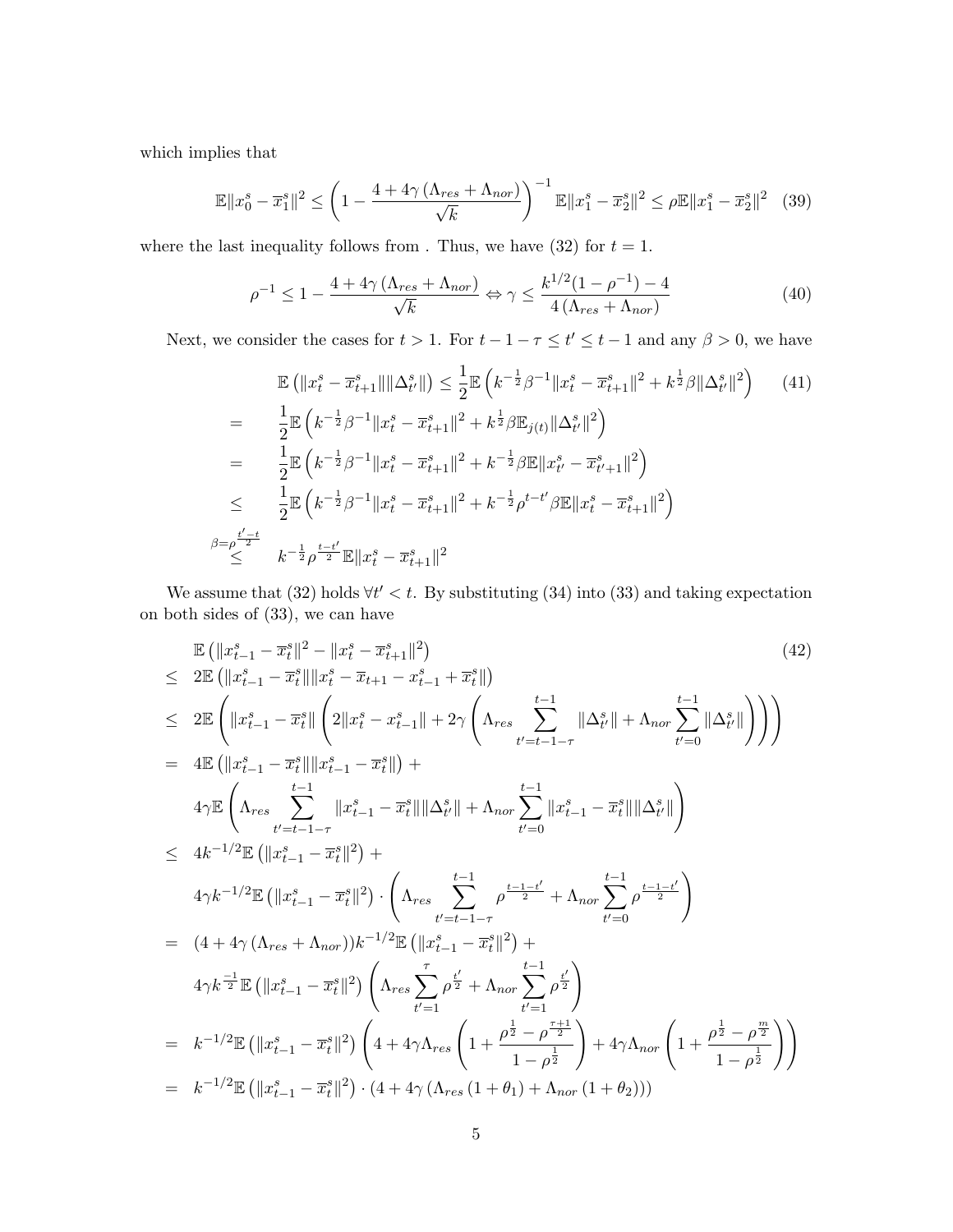where the third inequality uses (41). Based on (42), we have that

$$
\mathbb{E} (||x_{t-1}^s - \overline{x}_t^s||^2)
$$
\n
$$
\leq (1 - k^{-1/2} (4 + 4\gamma (\Lambda_{res} (1 + \theta_1) + \Lambda_{nor} (1 + \theta_2))))^{-1} \cdot \mathbb{E} (||x_t^s - \overline{x}_{t+1}^s||^2)
$$
\n
$$
\leq \rho \mathbb{E} (||x_t^s - \overline{x}_{t+1}^s||^2)
$$
\n(43)

where the last inequality follows from

$$
\rho^{-1} \le 1 - k^{-1/2} \left( 4 + 4\gamma \left( \Lambda_{res} \left( 1 + \theta_1 \right) + \Lambda_{nor} \left( 1 + \theta_2 \right) \right) \right) \tag{44}
$$
\n
$$
\Leftrightarrow \gamma \le \frac{k^{1/2} (1 - \rho^{-1}) - 4}{4 \left( \Lambda_{res} \left( 1 + \theta_1 \right) + \Lambda_{nor} \left( 1 + \theta_2 \right) \right)}
$$

 $\blacksquare$ 

This completes the proof.

**Lemma 4** Let  $\rho$  be a constant that satisfies  $\rho > 1$ , and define the quantities  $\theta_1 = \frac{\rho^{\frac{1}{2}} - \rho^{\frac{\tau+1}{2}}}{\frac{1}{\sigma^2}}$  $1-\rho^{\frac{1}{2}}$ and  $\theta_2 = \frac{\rho^{\frac{1}{2}} - \rho^{\frac{m}{2}}}{1}$  $\frac{2-\rho}{1-\rho^{\frac{1}{2}}}$ . Suppose the nonnegative steplength parameter  $\gamma > 0$  satisfies  $\gamma \leq 1$  $\min\left\{\frac{k^{1/2}(1-\rho^{-1})-4}{4(\Lambda_{res}(1+\theta_1)+\Lambda_{nor}(1+\theta_2))},\frac{k^{1/2}}{\frac{1}{2}k^{1/2}+2\Lambda_{nor}t}\right\}$  $\frac{1}{2}k^{1/2}+2\Lambda_{nor}\theta_2+\Lambda_{res}\theta_1$  $\}$ . Under Assumptions 1, 2, 3 and 4, the expectation of the objective function  $\mathbb{E} F(x_t^s)$  is monotonically decreasing, i.e.,  $\mathbb{E} F(x_{t+1}^s) \leq$ <br> $\mathbb{E} F(x_s^s)$  $\mathbb{E} F(x_t^s)$ .

**Proof** Take expectation  $F(x_{t+1}^s)$  on  $j(t)$ , we have that

$$
\mathbb{E}_{j(t)} F(x_{t+1}^{s}) = \mathbb{E}_{j(t)} \left( f(x_{t}^{s} + \Delta_{t}^{s}) + g(x_{t+1}^{s}) \right)
$$
\n
$$
\leq \mathbb{E}_{j(t)} \left( f(x_{t}^{s}) + \left\langle \nabla_{\mathcal{G}_{j(t)}} f(x_{t}^{s}), (\Delta_{t}^{s})_{\mathcal{G}_{j(t)}} \right\rangle + \frac{L_{\max}}{2} \left\| (\Delta_{t}^{s})_{\mathcal{G}_{j(t)}} \right\|^{2}
$$
\n
$$
+ g_{\mathcal{G}_{j(t)}} \left( (x_{t+1}^{s})_{\mathcal{G}_{j(t)}} \right) + \sum_{j' \neq j(t)} g_{\mathcal{G}_{j'}} \left( (x_{t+1}^{s})_{\mathcal{G}_{j'}} \right) \right)
$$
\n
$$
= f(x_{t}^{s}) + \frac{k-1}{k} g(x_{t}^{s}) + \mathbb{E}_{j(t)} \left( \left\langle \nabla_{\mathcal{G}_{j(t)}} f(x_{t}^{s}), (\Delta_{t}^{s})_{\mathcal{G}_{j(t)}} \right\rangle + \frac{L_{\max}}{2} \left\| (\Delta_{t}^{s})_{\mathcal{G}_{j(t)}} \right\|^{2}
$$
\n
$$
+ g_{\mathcal{G}_{j(t)}} \left( (x_{t+1}^{s})_{\mathcal{G}_{j(t)}} \right) \right)
$$
\n
$$
= F(x_{t}^{s}) + \mathbb{E}_{j(t)} \left( \left\langle (\hat{v}_{t}^{s})_{\mathcal{G}_{j(t)}}, (\Delta_{t}^{s})_{\mathcal{G}_{j(t)}} \right\rangle + \frac{L_{\max}}{2} \left\| (\Delta_{t}^{s})_{\mathcal{G}_{j(t)}} \right\|^{2} + g_{\mathcal{G}_{j(t)}} \left( (x_{t+1}^{s})_{\mathcal{G}_{j(t)}} \right)
$$
\n
$$
- g_{\mathcal{G}_{j(t)}} \left( (x_{t}^{s})_{\mathcal{G}_{j(t)}} \right) + \left\langle \nabla_{\mathcal{G}_{j(t)}} f(x_{t}^{s}) - (\hat{v}_{t}^{s})_{\mathcal{G}_{j(t)}} \right\rangle \left\|^{2} + \frac{L_{\max}}{2} \left\| (\Delta_{t}^{s})_{\mathcal{G}_{
$$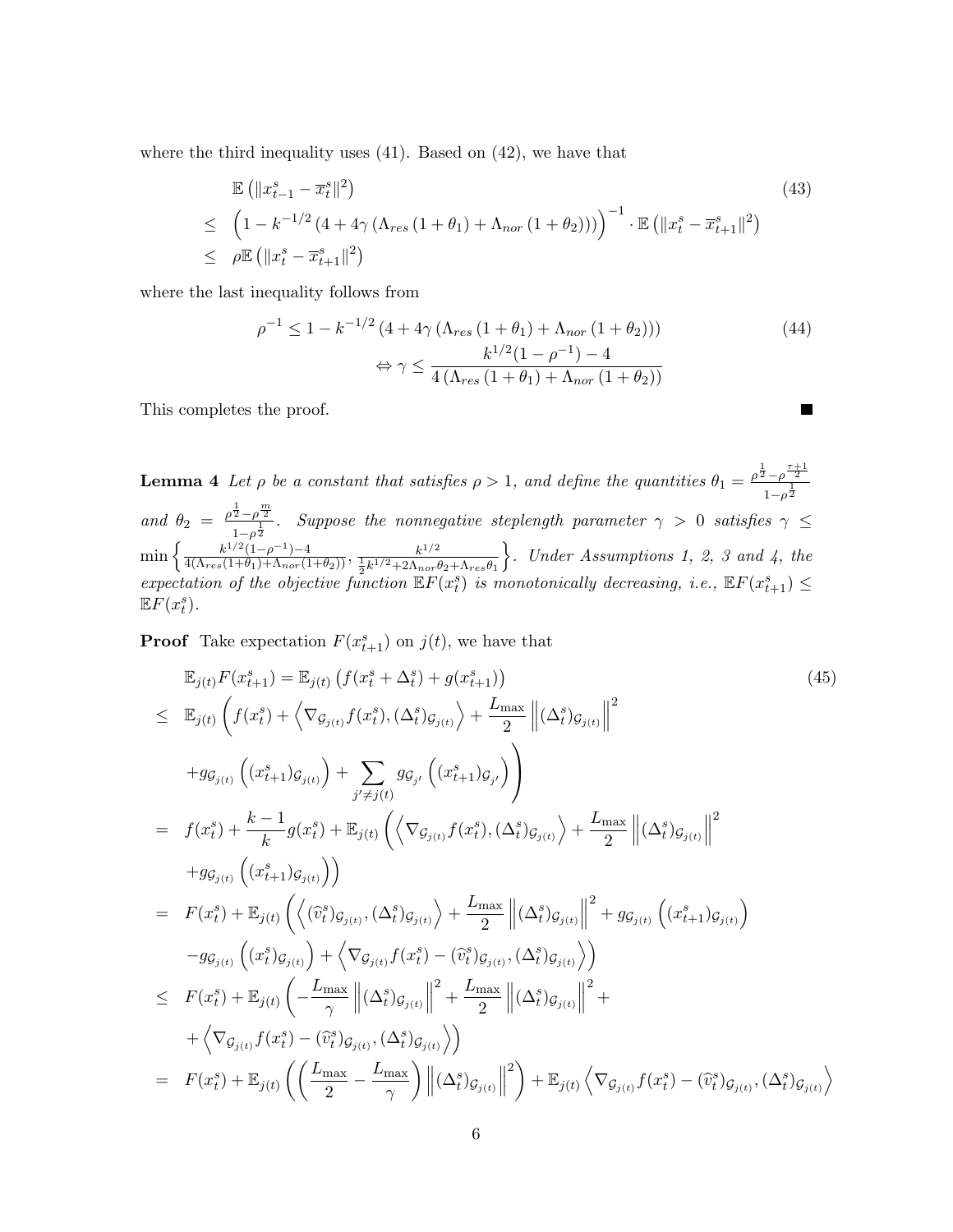$$
= F(x_t^s) + \frac{L_{\max}}{k} \left( \frac{1}{2} - \frac{1}{\gamma} \right) \|\overline{x}_{t+1}^s - x_t^s\|^2 + \mathbb{E}_{j(t)} \left\langle \nabla_{\mathcal{G}_{j(t)}} f(x_t^s) - (\widehat{v}_t^s)_{\mathcal{G}_{j(t)}}, (\Delta_t^s)_{\mathcal{G}_{j(t)}} \right\rangle
$$

where the first inequality uses (6), and the second inequality uses (29) in Lemma 2. Consider the expectation of the last term on the right-hand side of (45), we have

$$
\mathbb{E}\left\langle \nabla_{\mathcal{G}_{j(t)}} f(x_{t}^{s}) - (\hat{v}_{t}^{s})_{\mathcal{G}_{j(t)}}, (\Delta_{t}^{s})_{\mathcal{G}_{j(t)}} \right\rangle
$$
\n
$$
= \mathbb{E}\left\langle \nabla_{\mathcal{G}_{j(t)}} f(x_{t}^{s}) - (\nabla f_{i_{t}}(\hat{x}_{t}^{s}) - \nabla f_{i_{t}}(\tilde{x}^{s}) + \nabla f(\tilde{x}^{s}))_{\mathcal{G}_{j(t)}}, (\Delta_{t}^{s})_{\mathcal{G}_{j(t)}} \right\rangle
$$
\n
$$
= \mathbb{E}\left\langle \nabla_{\mathcal{G}_{j(t)}} f(x_{t}^{s}) - (\nabla f_{i_{t}}(\hat{x}_{t}^{s}) - \nabla f_{i_{t}}(\tilde{x}^{s}) + \nabla f_{i_{t}}(\tilde{x}_{t}^{s}) - \nabla f_{i_{t}}(\tilde{x}^{s}) + \nabla f(\tilde{x}^{s}))_{\mathcal{G}_{j(t)}} \right\rangle
$$
\n
$$
= \mathbb{E}\left\langle \nabla_{\mathcal{G}_{j(t)}} f(x_{t}^{s}) - \nabla_{\mathcal{G}_{j(t)}} f(\tilde{x}^{s}), (\Delta_{t}^{s})_{\mathcal{G}_{j(t)}} \right\rangle + \mathbb{E}\left\langle \nabla_{\mathcal{G}_{j(t)}} f_{i_{t}}(\tilde{x}^{s}) - \nabla_{\mathcal{G}_{j(t)}} f_{i_{t}}(\tilde{x}^{s}) \right\rangle
$$
\n
$$
\leq \mathbb{E}\left( \left\| \nabla_{\mathcal{G}_{j(t)}} f(x_{t}^{s}) - \nabla_{\mathcal{G}_{j(t)}} f_{i_{t}}(\tilde{x}^{s}) \right\rangle \left\| \Delta_{t}^{s} \right\| \right\rangle + \mathbb{E}\left( \left\| \nabla_{\mathcal{G}_{j(t)}} f_{i_{t}}(\tilde{x}^{s}) - \nabla_{\mathcal{G}_{j(t)}} f_{i_{t}}(\tilde{x}^{s}) \right\rangle \right)
$$
\n
$$
\leq \mathbb{E}\left( \left\| \nabla f_{\mathcal{G}_{j(t)}} f(x_{t}^{s}) - \nabla f_{\mathcal{G}_{j(t)}} f(\tilde{x}^{s}) \right
$$

where the first inequality uses the Cauchy-Schwarz inequality (Callebaut, 1965), the third inequality uses (3) and (4), the sixth inequality uses (41).

By taking expectations on both sides of (45) and substituting (46), we have

$$
\mathbb{E}F(x_{t+1}^{s})
$$
\n
$$
\leq \mathbb{E}F(x_{t}^{s}) + \frac{L_{\max}}{k} \left(\frac{1}{2} - \frac{1}{\gamma}\right) \mathbb{E}||\overline{x}_{t+1}^{s} - x_{t}^{s}||^{2} + \mathbb{E}\left\langle \nabla_{\mathcal{G}_{j(t)}} f(x_{t}^{s}) - (\widehat{v}_{t}^{s}) \mathcal{G}_{j(t)}, (\Delta_{t}^{s}) \mathcal{G}_{j(t)} \right\rangle
$$
\n
$$
\leq \mathbb{E}F(x_{t}^{s}) - \frac{1}{k} \cdot \left(L_{\max}\left(\frac{1}{\gamma} - \frac{1}{2}\right) - \frac{2L_{\text{nor}}\theta_{2} + L_{\text{res}}\theta_{1}}{k^{1/2}}\right) \mathbb{E}||\overline{x}_{t+1}^{s} - x_{t}^{s}||^{2}
$$
\n
$$
(1, 1) \quad \text{or} \quad \theta_{1} \leq \theta_{1} \leq \theta_{2} \leq \theta_{3} \leq \theta_{4} \leq \theta_{5} \leq \theta_{5} \leq \theta_{6} \leq \theta_{7} \leq \theta_{8} \leq \theta_{9} \leq \theta_{9} \leq \theta_{1} \leq \theta_{1} \leq \theta_{1} \leq \theta_{1} \leq \theta_{1} \leq \theta_{1} \leq \theta_{1} \leq \theta_{1} \leq \theta_{1} \leq \theta_{1} \leq \theta_{1} \leq \theta_{1} \leq \theta_{1} \leq \theta_{1} \leq \theta_{1} \leq \theta_{1} \leq \theta_{1} \leq \theta_{1} \leq \theta_{1} \leq \theta_{1} \leq \theta_{1} \leq \theta_{1} \leq \theta_{1} \leq \theta_{1} \leq \theta_{1} \leq \theta_{1} \leq \theta_{1} \leq \theta_{1} \leq \theta_{1} \leq \theta_{1} \leq \theta_{1} \leq \theta_{1} \leq \theta_{1} \leq \theta_{1} \leq \theta_{1} \leq \theta_{1} \leq \theta_{1} \leq \theta_{1} \leq \theta_{1} \leq \theta_{1} \leq \theta_{1} \leq \
$$

where  $L_{\text{max}}\left(\frac{1}{\gamma}-\frac{1}{2}\right)$  $\frac{1}{2}$  -  $\frac{2L_{nor}\theta _{2}+L_{res}\theta _{1}}{k^{1/2}}$  $\frac{\theta_2 + L_{res}\theta_1}{k^{1/2}} \ge 0$  because that  $\gamma^{-1} \ge \frac{1}{2} + \frac{2\Lambda_{nor}\theta_2 + \Lambda_{res}\theta_1}{k^{1/2}}$  $\frac{\theta_2 + \Lambda_{res} \theta_1}{k^{1/2}}$ . This completes the proof. Г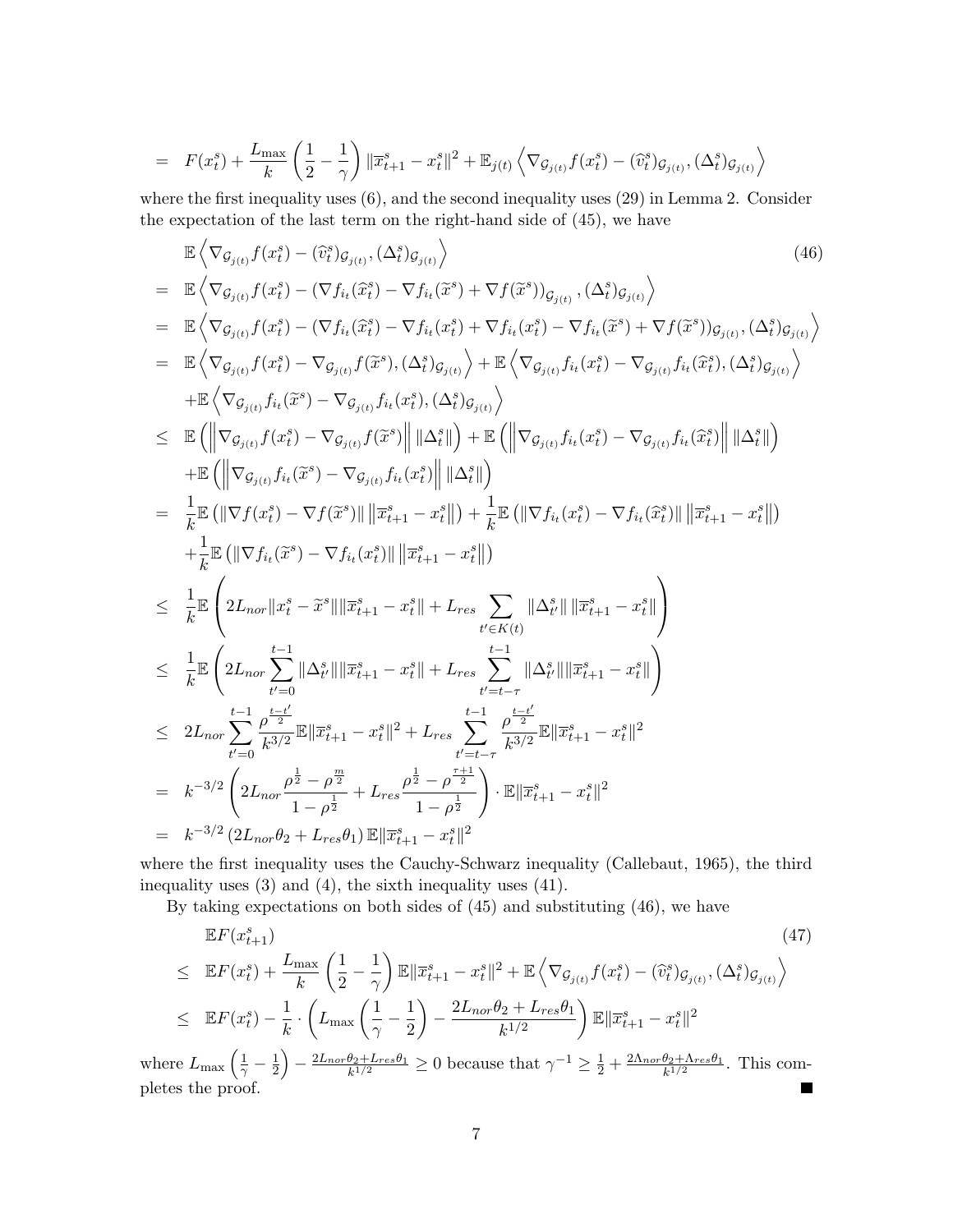**Theorem 5** Let  $\rho$  be a constant that satisfies  $\rho > 1$ , and define the quantity  $\theta' = \frac{\rho^{\tau+1}-\rho}{\rho-1}$  $\frac{1-\rho}{\rho-1}$ .  $Suppose\ the\ nonnegative\ step length\ parameter\ \gamma>0\ satisfies\ 1-\Lambda_{nor}\ \gamma-\frac{\gamma\tau\theta'}{n}-\frac{2(\Lambda_{res}\theta_1+\Lambda_{nor}\theta_2)\gamma}{n^{1/2}}\geq0$ 0. If the optimal strong convexity holds for f with  $l > 0$ , we have

$$
\mathbb{E}F(x^s) - F^* \le \frac{L_{\max}}{2\gamma} \left( \frac{1}{1 + \frac{m\gamma l}{k(l\gamma + L_{\max})}} \right)^s \cdot \left( \|x^0 - \mathcal{P}_S(x^0)\|^2 + \frac{2\gamma}{L_{\max}} \left( \mathbb{E}F(x^0) - F^* \right) \right) (48)
$$

If  $f$  is a general smooth convex function, we have

$$
\mathbb{E}F(x^s) - F^* \le \frac{kL_{\max}||x^0 - \mathcal{P}_S(x^0)||^2 + 2\gamma k \left(F(x^0) - F^*\right)}{2\gamma k + 2m\gamma s} \tag{49}
$$

Proof We have that

$$
||x_{t+1}^{s} - \mathcal{P}_{S}(x_{t+1}^{s})||^{2} \le ||x_{t+1}^{s} - \mathcal{P}_{S}(x_{t}^{s})||^{2} = ||x_{t}^{s} + \Delta_{t}^{s} - \mathcal{P}_{S}(x_{t}^{s})||^{2}
$$
\n
$$
= ||x_{t}^{s} - \mathcal{P}_{S}(x_{t}^{s})||^{2} - ||\Delta_{t}^{s}||^{2} - 2\langle(\mathcal{P}_{S}(x_{t}^{s}) - x_{t}^{s} - \Delta_{t}^{s})_{\mathcal{G}_{j(t)}}, (\Delta_{t}^{s})_{\mathcal{G}_{j(t)}}\rangle
$$
\n
$$
= ||x_{t}^{s} - \mathcal{P}_{S}(x_{t}^{s})||^{2} - ||\Delta_{t}^{s}||^{2} - 2\langle(\mathcal{P}_{S}(x_{t}^{s}) - x_{t+1}^{s})_{\mathcal{G}_{j(t)}}, (\Delta_{t}^{s})_{\mathcal{G}_{j(t)}}\rangle
$$
\n
$$
\le ||x_{t}^{s} - \mathcal{P}_{S}(x_{t}^{s})||^{2} - ||\Delta_{t}^{s}||^{2} + \frac{2\gamma}{L_{\max}}\left(\langle(\mathcal{P}_{S}(x_{t}^{s}) - x_{t+1}^{s})_{\mathcal{G}_{j(t)}}, (\hat{v}_{t}^{s})_{\mathcal{G}_{j(t)}}\rangle\right) + \frac{2\gamma}{L_{\max}}\left(g_{\mathcal{G}_{j(t)}}(\mathcal{P}_{S}(x_{t}^{s})_{\mathcal{G}_{j(t)}}) - g_{j(t)}(x_{t+1}^{s})_{\mathcal{G}_{j(t)}}\right)
$$
\n
$$
= ||x_{t}^{s} - \mathcal{P}_{S}(x_{t}^{s})||^{2} - ||\Delta_{t}^{s}||^{2} + \frac{2\gamma}{L_{\max}}\left(\langle(\mathcal{P}_{S}(x_{t}^{s}) - x_{t}^{s})_{\mathcal{G}_{j(t)}}, (\hat{v}_{t}^{s})_{\mathcal{G}_{j(t)}}\rangle\right) + \frac{2\gamma}{T_{1}}
$$
\n
$$
\frac{2\gamma}{L_{\max}}\left(\langle(\Delta_{t}^{s})_{\mathcal{G}_{j(t)}}, (\hat{v}_{t}^{s})_{\mathcal{G}_{j(t)}}\rangle\right) + \frac
$$

where the first inequality comes from the definition of function  $\mathcal{P}_{S(x)} = \arg \min_{y \in S} ||y - x||^2$ , and the second inequality uses (29) in Lemma 2. For the expectation of  $T_1$ , we have

$$
\mathbb{E}(T_1) = \mathbb{E}\Big(\langle (\mathcal{P}_S(x_t^s) - x_t^s)_{\mathcal{G}_{j(t)}}, (\hat{v}_t^s)_{\mathcal{G}_{j(t)}} \rangle\Big) \n= \frac{1}{k} \mathbb{E}\langle \mathcal{P}_S(x_t^s) - x_t^s, \hat{v}_t^s \rangle \n= \frac{1}{k} \mathbb{E}\langle \mathcal{P}_S(x_t^s) - x_t^s, \nabla f_{i_t}(\hat{x}_t^s) - \nabla f_{i_t}(\tilde{x}^s) + \nabla f(\tilde{x}^s) \rangle \n= \frac{1}{k} \mathbb{E}\langle \mathcal{P}_S(x_t^s) - x_t^s, \nabla f_{i_t}(\hat{x}_t^s) \rangle + \frac{1}{k} \langle \mathbb{E}(\mathcal{P}_S(x_t^s) - x_t^s), \mathbb{E}(-\nabla f_{i_t}(\tilde{x}^s) + \nabla f(\tilde{x}^s)) \rangle \n= \frac{1}{k} \mathbb{E}\langle \mathcal{P}_S(x_t^s) - \hat{x}_t^s, \nabla f_{i_t}(\hat{x}_t^s) \rangle + \frac{1}{k} \mathbb{E}\langle \hat{x}_t^s - x_t^s, \nabla f_{i_t}(\hat{x}_t^s) \rangle \n= \frac{1}{k} \mathbb{E}\langle \mathcal{P}_S(x_t^s) - \hat{x}_t^s, \nabla f_{i_t}(\hat{x}_t^s) \rangle + \frac{1}{k} \mathbb{E}\sum_{t'=0}^{|K(t)|-1} \langle \hat{x}_{t,t'}^s - \hat{x}_{t,t'+1}^s, \nabla f_{i_t}(\hat{x}_t^s) \rangle
$$
\n(51)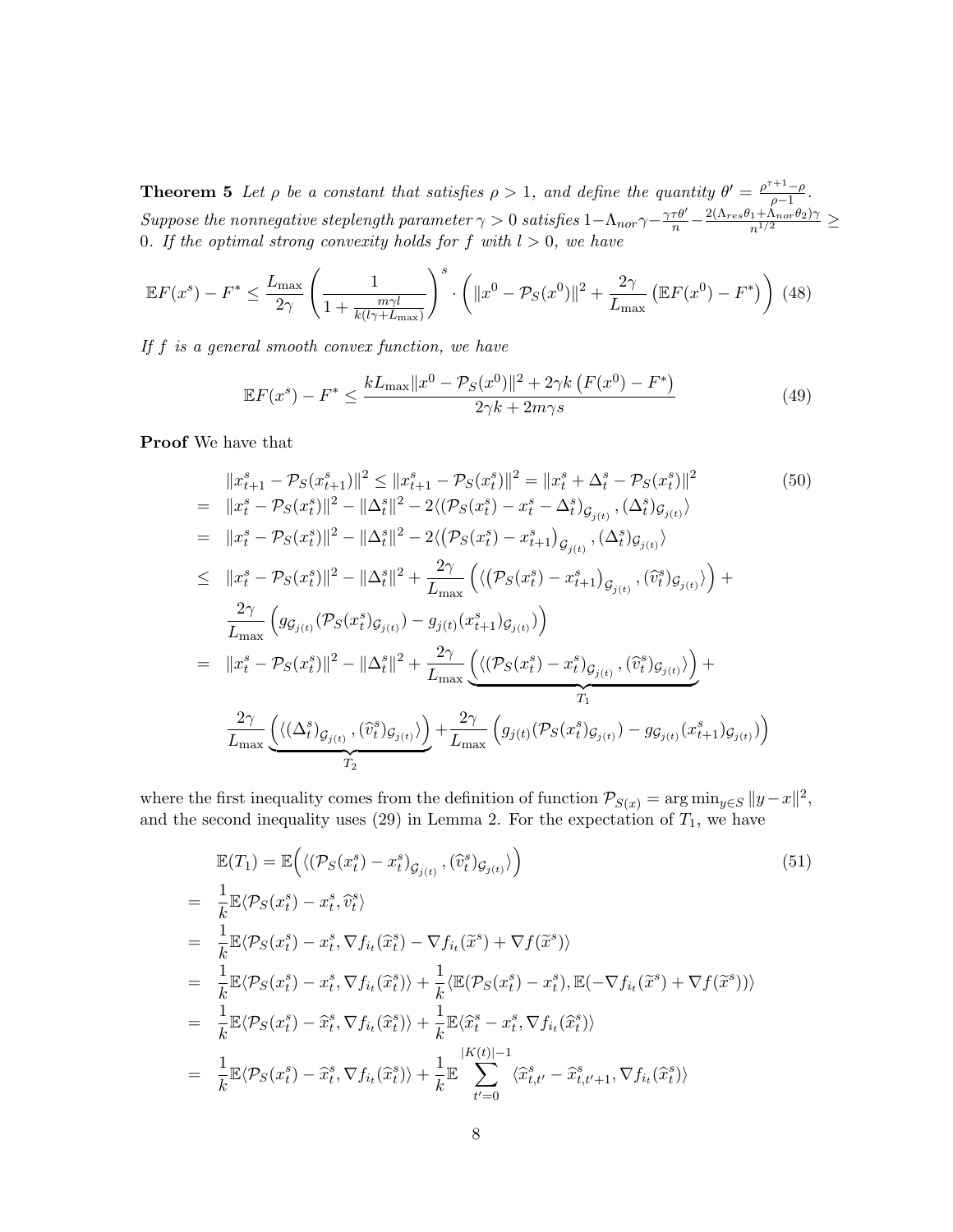$$
= \frac{1}{k} \mathbb{E} \langle \mathcal{P}_S(x_t^s) - \hat{x}_t^s, \nabla f_{i_t}(\hat{x}_t^s) \rangle + \frac{1}{k} \mathbb{E} \sum_{t'=0}^{k(Kt)-1} \langle \hat{x}_{t,t'}^s - \hat{x}_{t,t'+1}^s, \nabla f_{i_t}(\hat{x}_{t,t'}^s) \rangle
$$
  
\n
$$
+ \frac{1}{k} \mathbb{E} \sum_{t'=0}^{k(Kt)-1} \langle \hat{x}_{t,t'}^s - \hat{x}_{t,t'+1}^s, \nabla f_{i_t}(\hat{x}_t^s) - \nabla f_{i_t}(\hat{x}_{t,t'}^s) \rangle
$$
  
\n
$$
\leq \frac{1}{k} \mathbb{E} \langle f_{i_t}(\mathcal{P}_S(x_t^s)) - f_{i_t}(\hat{x}_{t,t}^s) + \frac{1}{k} \mathbb{E} \sum_{t'=0}^{k(Kt)-1} \langle \hat{x}_{t,t'}^s - \hat{x}_{t,t'+1}^s, \nabla f_{i_t}(\hat{x}_t^s) - \nabla f_{i_t}(\hat{x}_{t,t'}^s) \rangle
$$
  
\n
$$
+ \frac{1}{k} \mathbb{E} \sum_{t'=0}^{k(Kt)-1} \left( f_{i_t}(\hat{x}_{t,t'}^s) - f_{i_t}(\hat{x}_{t,t+1}^s) + \frac{L_{\text{max}}}{k} \sum_{t'=0}^{k(Kt)-1} \langle \hat{x}_{t,t'}^s - \hat{x}_{t,t'+1}^s \rangle \right)
$$
  
\n
$$
+ \frac{L_{\text{max}}}{2k} \sum_{t'=0}^{k(Kt)-1} \left( \|\hat{x}_{t,t}^s - \hat{x}_{t,t+1}^s \|^2 \right)
$$
  
\n
$$
= \frac{1}{k} \mathbb{E} \langle f_{i_t}(\mathcal{P}_S(x_t^s)) - f_{i_t}(x_t^s) \rangle + \frac{L_{\text{max}}}{2k} \sum_{t'=0}^{k(Kt)-1} \left( \|\hat{x}_{t,t'}^s - \hat{x}_{t,t'+1}^s \|^2 \right)
$$
  
\n
$$
+ \frac{1}{2k} \sum_{t'=0}^{k(Kt)-1} \langle \hat{x}_{t,t'}^s - \hat{x}_{t,t'+1
$$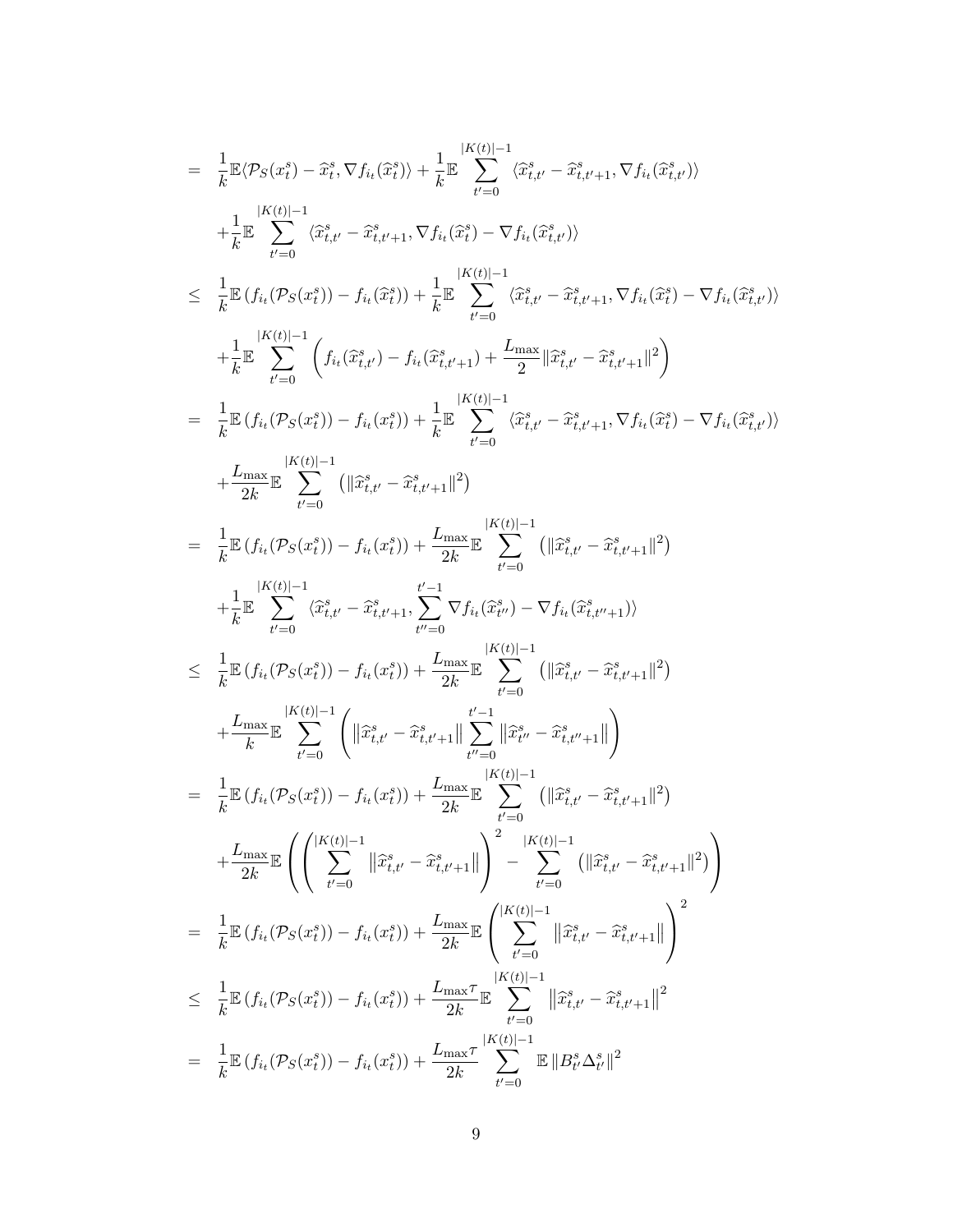$$
\leq \frac{1}{k} \mathbb{E} \left( f_{i_t}(\mathcal{P}_S(x_t^s)) - f_{i_t}(x_t^s) \right) + \frac{L_{\max} \tau}{2k^2} \sum_{t'=0}^{|K(t)|-1} \mathbb{E} \left\| \overline{x}_{t'+1}^s - x_{t'}^s \right\|^2
$$
  

$$
\leq \frac{1}{k} \mathbb{E} \left( f_{i_t}(\mathcal{P}_S(x_t^s)) - f_{i_t}(x_t^s) \right) + \frac{L_{\max} \tau}{2k^2} \sum_{t'=1}^{\tau} \rho^{t'} \mathbb{E} \left\| \overline{x}_{t+1}^s - x_t^s \right\|^2
$$
  

$$
\leq \frac{1}{k} \mathbb{E} \left( f(\mathcal{P}_S(x_t^s)) - f(x_t^s) \right) + \frac{L_{\max} \tau \theta'}{2k^2} \mathbb{E} \left( \| x_t^s - \overline{x}_{t+1}^s \|^2 \right)
$$

where the fifth equality comes from that  $x_i^s$  is independent to  $i_t$ , the sixth equality uses Lemma 1, the first inequality uses the convexity of  $f_i$  and  $(6)$ , the second inequality uses (5). For the expectation of  $T_2$ , we have

$$
\mathbb{E}(T_{2}) = \mathbb{E}\langle (\Delta_{t}^{*})_{G_{j(t)}}, (\tilde{v}_{t}^{*})_{G_{j(t)}}\rangle
$$
\n
$$
= \mathbb{E}\langle (\Delta_{t})_{G_{j(t)}}, (\nabla f_{i_{t}}(\tilde{x}_{t}^{*}) - \nabla f_{i_{t}}(\tilde{x}^{*}) + \nabla f(\tilde{x}^{*}))_{G_{j(t)}}\rangle
$$
\n
$$
= \mathbb{E}\langle (\Delta_{t})_{G_{j(t)}}, (\nabla f_{i_{t}}(\tilde{x}_{t}^{*}) - \nabla f_{i_{t}}(x_{t}^{*}) + \nabla f_{i_{t}}(x_{t}^{*}) - \nabla f_{i_{t}}(\tilde{x}^{*}) + \nabla f(\tilde{x}^{*}))_{G_{j(t)}}\rangle
$$
\n
$$
= \mathbb{E}\langle (\Delta_{t})_{G_{j(t)}}, (\nabla f_{i_{t}}(\tilde{x}_{t}^{*}) - \nabla f_{i_{t}}(\tilde{x}_{t}^{*}))_{G_{j(t)}}\rangle + \mathbb{E}\langle (\Delta_{t})_{G_{j(t)}}, \nabla g_{j(t)}f(\tilde{x}^{*})\rangle
$$
\n
$$
\leq \frac{1}{k} \mathbb{E}\left(\|\tilde{x}_{t+1}^{s} - x_{t}^{s}\| \|\nabla f_{i_{t}}(\tilde{x}_{t}^{*}) - \nabla f_{i_{t}}(\tilde{x}_{t}^{*})\|\right) +
$$
\n
$$
\frac{1}{k} \mathbb{E}\left(\|\tilde{x}_{t+1}^{s} - x_{t}^{s}\| \|\nabla f_{i_{t}}(\tilde{x}_{t}^{*}) - \nabla f_{i_{t}}(\tilde{x}^{*})\|\right) + \mathbb{E}\langle (\Delta_{t})_{G_{j(t)}}, \nabla g_{j(t)}f(\tilde{x}^{*})\rangle
$$
\n
$$
\leq \frac{L_{res}}{k} \left(\sum_{t' \in K(t)} \|\tilde{x}_{t+1}^{s} - x_{t}^{s}\| \|\Delta_{t'}^{s}\|\right)
$$
\n
$$
\frac{L_{nor}}{k} \mathbb{E}\left(\|\tilde{x}_{t+1}^{s} - x_{t}^{s}\| \|\Delta_{t'}^{s}\|\right)
$$
\n
$$
\leq \frac{L_{res}}
$$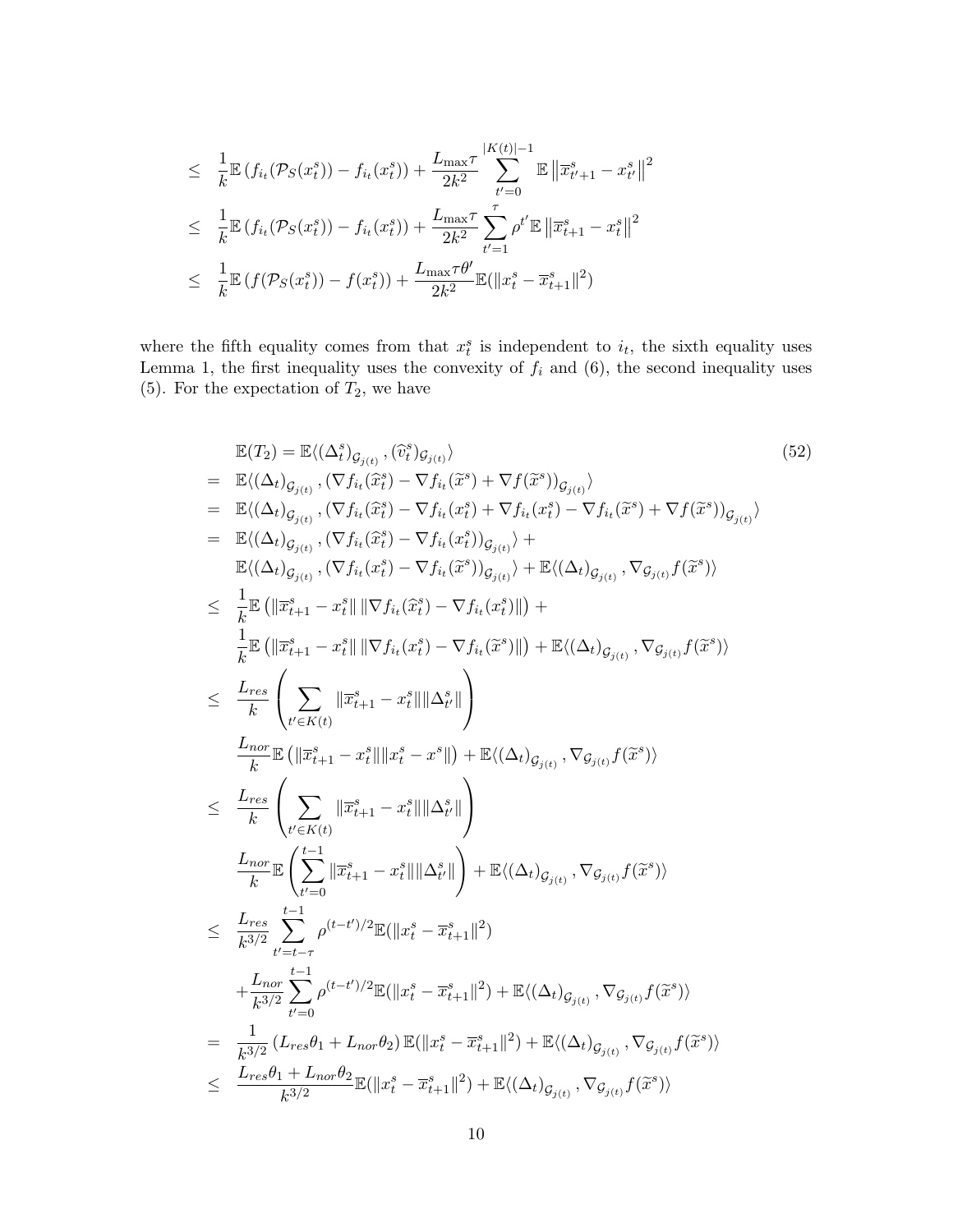where the second inequality uses Lemma 1, the fourth inequality uses (41). By substituting the upper bounds from  $(51)$  and  $(52)$  into  $(50)$ , we have

$$
\mathbb{E}||x_{t+1}^{s} - \mathcal{P}_{S}(x_{t+1}^{s})||^{2}
$$
\n
$$
\leq \mathbb{E}||x_{t}^{s} - \mathcal{P}_{S}(x_{t}^{s})||^{2} - \frac{1}{k}\mathbb{E}(||x_{t}^{s} - \overline{x}_{t+1}^{s}||^{2}) +
$$
\n
$$
\frac{2\gamma}{L_{\max k}}\mathbb{E}\left(f(\mathcal{P}_{S}(x_{t}^{s})) - f(x_{t}^{s})\right) + \frac{\gamma\tau\theta'}{k^{2}}\mathbb{E}(\|x_{t}^{s} - \overline{x}_{t+1}^{s}||^{2})
$$
\n
$$
+ \frac{2\gamma}{L_{\max}}\left(\frac{L_{res}\theta_{1} + L_{nor}\theta_{2}}{k^{3/2}}\theta\mathbb{E}(\|x_{t}^{s} - \overline{x}_{t+1}^{s}||^{2}) + \mathbb{E}\langle(\Delta_{t})_{\mathcal{G}_{j(t)}}, \nabla_{\mathcal{G}_{j(t)}}f(\widetilde{x}^{s})\rangle\right)
$$
\n
$$
\frac{1}{k}\mathbb{E}g(\mathcal{P}_{S}(x_{t}^{s})) - \mathbb{E}g(x_{t+1}^{s}) + \frac{k-1}{k}\mathbb{E}g(x_{t}^{s})\right)
$$
\n
$$
= \mathbb{E}||x_{t}^{s} - \mathcal{P}_{S}(x_{t}^{s})||^{2} + \frac{2\gamma}{L_{\max k}}\mathbb{E}\left(f(\mathcal{P}_{S}(x_{t}^{s})) - f(x_{t}^{s})\right) -
$$
\n
$$
\frac{1}{k}\left(1 - \frac{\gamma\tau\theta'}{k} - \frac{2(L_{res}\theta_{1} + L_{nor}\theta_{2})\gamma}{k^{1/2}L_{\max}}\right)\mathbb{E}(\|x_{t}^{s} - \overline{x}_{t+1}^{s}||^{2}) + \frac{2\gamma}{L_{\max}}\left(\mathbb{E}\langle(\Delta_{t})_{\mathcal{G}_{j(t)}}, \nabla_{\mathcal{G}_{j(t)}}f(\widetilde{x}^{s})\rangle\right)
$$
\n
$$
\frac{1}{k}\mathbb{E}g(\mathcal{P}_{S}(x_{t}^{s})) - \mathbb{E}g(x_{t+1}^{s}) +
$$

We consider a fixed stage  $s + 1$  such that  $x_0^{s+1} = x_m^s$ . By summing the the inequality (53) over  $t = 0, \dots, m - 1$ , we obtain

$$
\mathbb{E}||x^{s+1} - \mathcal{P}_S(x^{s+1})||^2
$$
\n
$$
\leq \mathbb{E}||x^s - \mathcal{P}_S(x^s)||^2 + \sum_{t'=0}^{m-1} \frac{2\gamma}{L_{\max}k} \mathbb{E} \left( f(\mathcal{P}_S(x_{t'}^{s+1})) - f(x_{t'}^{s+1}) \right) -
$$
\n
$$
\sum_{t'=0}^{m-1} \frac{1}{k} \left( 1 - \frac{\gamma \tau \theta'}{k} - \frac{2(L_{res}\theta_1 + L_{nor}\theta_2)\gamma}{k^{1/2}L_{\max}} \right) \cdot \mathbb{E}(\|x_{t'}^{s+1} - \overline{x}_{t'+1}^{s+1}\|^2)
$$
\n
$$
+ \frac{2\gamma}{L_{\max}} \sum_{t'=0}^{m-1} \mathbb{E} \left\langle (\Delta_{t'})_{\mathcal{G}_{j(t')}} \nabla_{\mathcal{G}_{j(t')}} f(\overline{x}^s) \right\rangle
$$
\n
$$
+ \frac{2\gamma}{L_{\max}} \sum_{t'=0}^{m-1} \left( \frac{1}{k} \mathbb{E} g(\mathcal{P}_S(x_{t'}^{s+1})) - \mathbb{E} g(x_{t'+1}^{s+1}) + \frac{n-1}{k} \mathbb{E} g(x_{t'}^{s+1}) \right)
$$
\n
$$
= \mathbb{E}||x^s - \mathcal{P}_S(x^s)||^2 + \sum_{t'=0}^{m-1} \frac{2\gamma}{L_{\max}k} \mathbb{E} \left( f(\mathcal{P}_S(x_{t'}^{s+1})) - f(x_{t'}^{s+1}) \right) -
$$
\n
$$
\sum_{t'=0}^{m-1} \frac{1}{k} \left( 1 - \frac{\gamma \tau \theta'}{k} - \frac{2(L_{res}\theta_1 + L_{nor}\theta_2)\gamma}{k^{1/2}L_{\max}} \right) \cdot \mathbb{E}(\|x_{t'}^{s+1} - \overline{x}_{t'+1}^{s+1}\|^2)
$$
\n
$$
+ \frac{2\gamma}{L_{\max}} \mathbb{E} \left\langle x^{s+1} - x^s, \nabla f(\widetilde{x}^s) \right\rangle
$$
\n
$$
+ \frac{2\gamma}{L_{\max
$$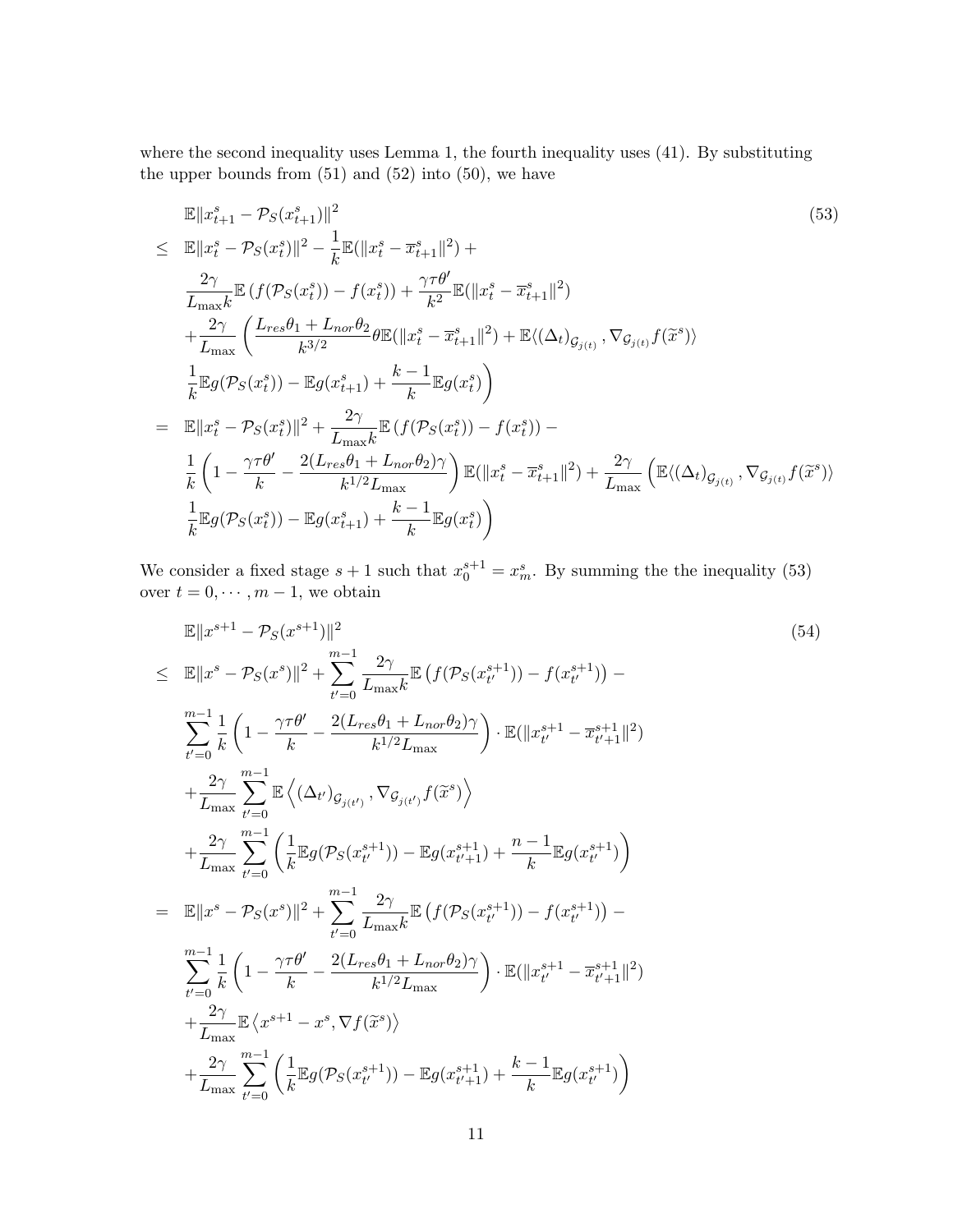$$
\leq \mathbb{E}||x^{s} - \mathcal{P}_{S}(x^{s})||^{2} + \sum_{t'=0}^{m-1} \frac{2\gamma}{L_{\max}} \mathbb{E} \left( f(\mathcal{P}_{S}(x_{t'}^{s+1})) - f(x_{t'}^{s+1}) \right) - \sum_{t'=0}^{m-1} \frac{1}{k} \left( 1 - \frac{\gamma \tau \theta'}{k} - \frac{2(L_{res}\theta_{1} + L_{nor}\theta_{2})\gamma}{k^{1/2}L_{\max}} \right) \cdot \mathbb{E}(\|x_{t'}^{s+1} - \overline{x}_{t'+1}^{s+1}\|^{2}) + \frac{2\gamma}{L_{\max}} \mathbb{E} \left( f(x^{s}) - f(x^{s+1}) + \frac{L_{nor}}{2} \|x^{s+1} - x^{s}\|^{2} \right) + \frac{2\gamma}{L_{\max}} \sum_{t'=0}^{m-1} \left( \frac{1}{k} \mathbb{E}g(\mathcal{P}_{S}(x_{t'}^{s+1})) - \mathbb{E}g(x_{t'+1}^{s+1}) + \frac{k-1}{k} \mathbb{E}g(x_{t'}^{s+1}) \right) - \sum_{t'=0}^{m-1} \frac{1}{k} \left( 1 - \frac{\gamma \tau \theta'}{k} - \frac{2(L_{res}\theta_{1} + L_{nor}\theta_{2})\gamma}{L_{\max}} \right) \cdot \mathbb{E}(\|x_{t'}^{s+1} - \overline{x}_{t'+1}^{s+1}\|^{2}) + \sum_{t'=0}^{m-1} \frac{1}{k} \left( 1 - \frac{\gamma \tau \theta'}{k} - \frac{2(L_{res}\theta_{1} + L_{nor}\theta_{2})\gamma}{k^{1/2}L_{\max}} \right) \cdot \mathbb{E}(\|x_{t'}^{s+1} - \overline{x}_{t'+1}^{s+1}\|^{2}) + \frac{2\gamma}{L_{\max}} \sum_{t'=0}^{m-1} \left( f(x_{t'}^{s+1}) - f(x_{t+1}^{s+1}) \right) + \frac{L_{nor}\gamma}{L_{\max}} \mathbb{E} \left\| \sum_{t'=0}^{m-1} (x_{t'}^{s+1} - x_{t'+1}^{s+1}) \right|^{2} + \sum_{t'=0}^{m-1} \left( \frac{1}{k} \mathbb{E}g(\mathcal{
$$

where the second inequality uses (3), the final inequality comes from  $1 - \Lambda_{nor} \gamma - \frac{\gamma \tau \theta'}{n} - \frac{2(\Lambda_{res}\theta_1 + \Lambda_{nor}\theta_2)\gamma}{n^{1/2}} \ge 0$ . Define  $S(x^s) = \mathbb{E}||x_t - \mathcal{P}_S(x^s)||^2 + \frac{2\gamma}{L_{max}}\mathbb{E}(F(x^s) - F^*)$ . According to  $\frac{2\gamma}{L_{\text{max}}} \mathbb{E}\left(F(x^s) - F^*\right)$ . According to (54), we have

$$
S(x^{s+1}) \le S(x^s) - \frac{2\gamma}{L_{\text{max}}k} \sum_{t'=0}^{m-1} \mathbb{E}\left(F(x_{t'}^{s+1}) - F^*\right) \le S(x^s) - \frac{2m\gamma}{L_{\text{max}}k} \mathbb{E}\left(F(x^{s+1}) - F^*\right) \tag{55}
$$

where the second inequality comes from the monotonicity of  $\mathbb{E} F(x_t^s)$ . According to (55), we have

$$
S(x^s) \le S(x^0) - \frac{2m\gamma s}{L_{\text{max}}k} \mathbb{E}\left(F(x^s) - F^*\right) \tag{56}
$$

Thus, the sublinear convergence rate  $(49)$  for general smooth convex function f can be obtained from (56).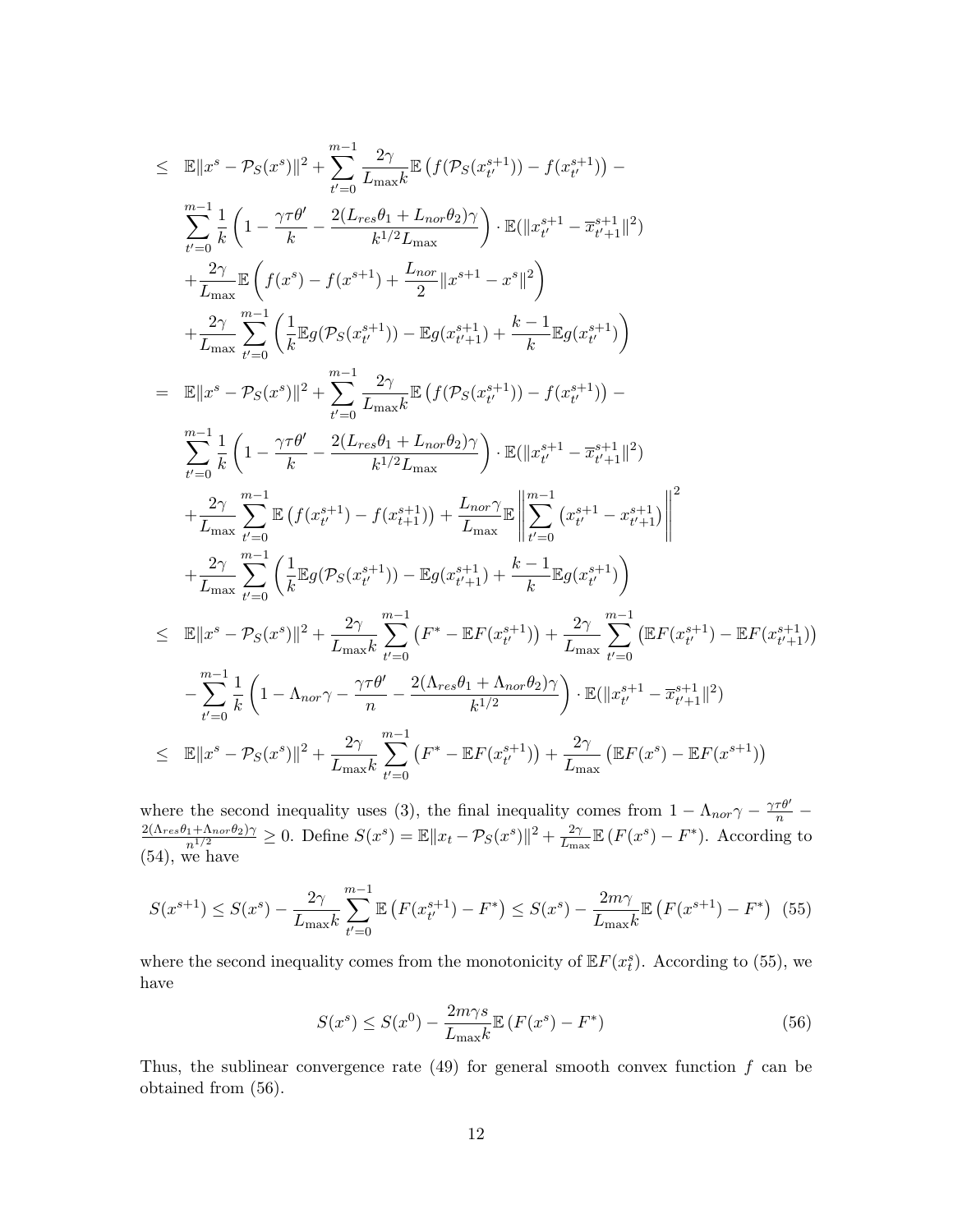If the optimal strong convexity for the smooth convex function f holds with  $l > 0$ , we have  $(57)$  as proved in  $(A.28)$  of Liu and Wright  $(2015)$ .

$$
\mathbb{E}\left(F(x^s) - F^*\right) \ge \frac{L_{\max}l}{2(l\gamma + L_{\max})}S(x^s)
$$
\n(57)

Thus, substituting (58) into (55), we have

$$
S(x^{s+1}) \le S(x^s) - \frac{2m\gamma l}{2k(l\gamma + L_{\text{max}})} S(x^{s+1})
$$
\n(58)

Based on (58), we have (59) by induction.

$$
S(x^s) \le \left(\frac{1}{1 + \frac{2m\gamma l}{2k(l\gamma + L_{\text{max}})}}\right)^s S(x^0)
$$
\n
$$
(59)
$$

Thus, the linear convergence rate  $(48)$  for the optimal strong convexity on f can be obtained from (59). This completes the proof.

**Theorem 6** Let  $\rho$  be a constant that satisfies  $\rho > 1$ , and define the quantities  $\theta_1 = \frac{\rho^{\frac{1}{2}} - \rho^{\frac{\tau+1}{2}}}{\frac{1}{\rho}}$  $\frac{1}{1-\rho^{\frac{1}{2}}}$ and  $\theta_2 = \frac{\rho^{\frac{1}{2}} - \rho^{\frac{m}{2}}}{1}$  $\frac{2-\rho}{1-\rho^{\frac{1}{2}}}$ . Suppose the nonnegative steplength parameter  $\gamma > 0$  satisfies  $\gamma \leq 1$  $\min\left\{\frac{k^{1/2}(1-\rho^{-1})-4}{4(\Lambda_{res}(1+\theta_1)+\Lambda_{nor}(1+\theta_2))},\frac{k^{1/2}}{\frac{1}{2}k^{1/2}+2\Lambda_{nor}t}\right\}$  $\frac{1}{2}k^{1/2}+2\Lambda_{nor}\theta_2+\Lambda_{res}\theta_1$  $\}$ . Let T denote the number of total iterations of AsyDSPG+. If f is a smooth non-convex function, we have

$$
\frac{1}{T} \sum_{s=0}^{S-1} \sum_{t=0}^{m-1} \mathbb{E} \left\| \widetilde{\nabla} F(x_t^s) \right\|^2 \le \left( \frac{\gamma}{k} \left( \frac{1}{\gamma} - \frac{1}{2} - \frac{2L_{nor}\theta_2 + L_{res}\theta_1}{k^{1/2}L_{\text{max}}} \right) \right)^{-1} \frac{F(x^0) - F^*}{T}
$$
(60)

Proof According to (47), we have that

$$
\frac{\gamma}{k} \cdot \left(\frac{1}{\gamma} - \frac{1}{2} - \frac{2L_{nor}\theta_2 + L_{res}\theta_1}{k^{1/2}L_{\text{max}}}\right) \mathbb{E} \|\widetilde{\nabla}F(x_t^s)\|^2 \le \mathbb{E}F(x_t^s) - \mathbb{E}F(x_{t+1}^s) \tag{61}
$$

Because  $\gamma \le \min \left\{ \frac{k^{1/2} (1-\rho^{-1}) - 4}{4(\Lambda_{res}(1+\theta_1)+\Lambda_{nor}(1+\theta_2))}, \frac{k^{1/2}}{\frac{1}{2}k^{1/2} + 2\Lambda_{nor}(1+\theta_2)} \right\}$  $\frac{1}{2}k^{1/2}+2\Lambda_{nor}\theta_2+\Lambda_{res}\theta_1$  $\}$ , we have that

$$
\mathbb{E} \|\widetilde{\nabla} F(x_t^s)\|^2 \le \left(\frac{\gamma}{k} \cdot \left(\frac{1}{\gamma} - \frac{1}{2} - \frac{2L_{nor}\theta_2 + L_{res}\theta_1}{k^{1/2}L_{\text{max}}}\right)\right)^{-1} \left(\mathbb{E} F(x_t^s) - \mathbb{E} F(x_{t+1}^s)\right) \tag{62}
$$

Combining the inequalities  $(63)$  for all iterations in AsyDSPG+, we have

$$
\sum_{s=0}^{S-1} \sum_{t=0}^{m-1} \mathbb{E} \left\| \widetilde{\nabla} F(x_t^s) \right\|^2 \le \left( \frac{\gamma}{k} \cdot \left( \frac{1}{\gamma} - \frac{1}{2} - \frac{2L_{nor}\theta_2 + L_{res}\theta_1}{k^{1/2}L_{\text{max}}} \right) \right)^{-1} \left( F(x^0) - \mathbb{E} F(x^S) \right) \tag{63}
$$

Based on (63), we have that

$$
\frac{1}{T} \sum_{s=0}^{S-1} \sum_{t=0}^{m-1} \mathbb{E} \left\| \widetilde{\nabla} F(x_t^s) \right\|^2 \le \left( \frac{\gamma}{k} \left( \frac{1}{\gamma} - \frac{1}{2} - \frac{2L_{nor}\theta_2 + L_{res}\theta_1}{k^{1/2}L_{\text{max}}} \right) \right)^{-1} \frac{F(x^0) - F^*}{T}
$$
(64)